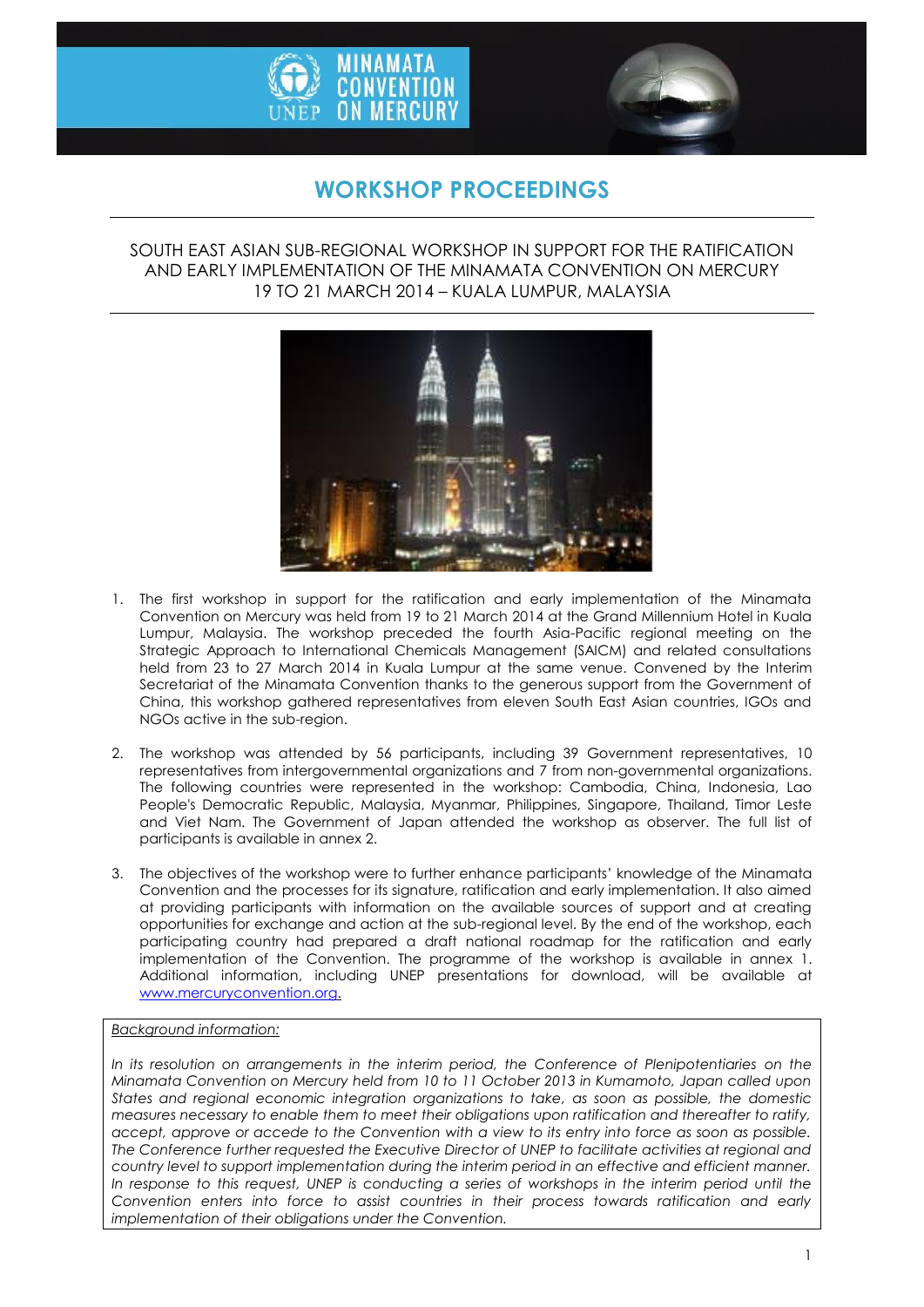



# **ANNEX 1 – WORKSHOP PROGRAMME**

### **Wednesday, 19 March 2014**

| 8.30 a.m.                                                                                         | <b>REGISTRATION</b>                                                                                                                                                                                                                                                                |  |
|---------------------------------------------------------------------------------------------------|------------------------------------------------------------------------------------------------------------------------------------------------------------------------------------------------------------------------------------------------------------------------------------|--|
| Item 1. Opening of the workshop and introduction                                                  |                                                                                                                                                                                                                                                                                    |  |
| $9.00$ a.m. $-9.30$ a.m.                                                                          | Opening remarks:<br>Representative of UNEP<br>➤<br>$\blacktriangleright$<br>Representative of the Government of China<br>Representative of the Government of Malaysia<br>➤                                                                                                         |  |
| $9.30$ a.m. $-10.15$ a.m.                                                                         | Workshop objectives, expected outcomes and organization of work<br>➤<br>Tour de table - Introduction of participants, identified needs and expectations<br>⋗                                                                                                                       |  |
| 10.15 a.m.                                                                                        | <b>COFFEE BREAK</b>                                                                                                                                                                                                                                                                |  |
| Item 2. Overview of the Minamata Convention                                                       |                                                                                                                                                                                                                                                                                    |  |
| $10.45$ a.m. $-11.30$ a.m.                                                                        | Overview of the negotiations process and upcoming INC related activities (UNEP)<br>➤<br>Overview of the Convention and its key concepts (UNEP)<br>$\blacktriangleright$<br><b>Questions &amp; Answers</b><br>➤                                                                     |  |
| $11.30$ a.m. $-12.30$ p.m.                                                                        | Break out groups - focus on:<br>➤<br>Identified key priorities at the national level<br>$\circ$<br>Pros and cons of becoming a Party<br>$\circ$                                                                                                                                    |  |
| 12.30 p.m.                                                                                        | <b>LUNCH BREAK</b>                                                                                                                                                                                                                                                                 |  |
| Item 2. Overview of the Minamata Convention (continued)                                           |                                                                                                                                                                                                                                                                                    |  |
| $1.30$ p.m. $- 2.00$ p.m.                                                                         | Report back from break out groups discussion and summary of main conclusions<br>➤                                                                                                                                                                                                  |  |
|                                                                                                   | Item 3. Implementation of the Minamata Convention                                                                                                                                                                                                                                  |  |
|                                                                                                   | Item 3.1 Implementation of the Minamata Convention - Emissions and releases                                                                                                                                                                                                        |  |
| $2.00$ p.m. $- 2.45$ p.m.                                                                         | Key provisions of the Convention on emissions and releases (UNEP)<br>➤<br>➤<br>Introduction to the UNEP mercury toolkit (UNEP)<br>Mercury emissions and releases in South East Asia - overview from available data <sup>1</sup> (UNEP)<br>⋗<br><b>Questions &amp; Answers</b><br>➤ |  |
| $2.45$ p.m. $-3.15$ p.m.                                                                          | $\blacktriangleright$<br>Presentation on emissions and releases control measures (China)<br>Presentation on mercury inventory (Cambodia)<br>$\blacktriangleright$<br><b>Questions &amp; Answers</b><br>➤                                                                           |  |
| 3.15 p.m.                                                                                         | <b>COFFEE BREAK</b>                                                                                                                                                                                                                                                                |  |
| Item 3.2 Implementation of the Minamata Convention - Artisanal and small-scale gold mining (ASGM) |                                                                                                                                                                                                                                                                                    |  |
| $3.45$ p.m. $-4.00$ p.m.                                                                          | Key provisions of the Convention on artisanal and small-scale gold mining (UNEP)<br>➤<br>Questions & Answers<br>$\blacktriangleright$                                                                                                                                              |  |
| 4.00 p.m. $-$ 4.30 p.m.                                                                           | Presentation on the development of a national strategic plan for ASGM (Philippines)<br>➤<br>Presentation on technical alternatives to mercury in ASGM (UNIDO)<br>➤<br><b>Questions &amp; Answers</b><br>➤                                                                          |  |
| 4.30 p.m. - 5.30 p.m.                                                                             | Break out groups - focus on Items 3.1 and 3.2<br>$\blacktriangleright$                                                                                                                                                                                                             |  |
| 5.30 p.m. - 6.00 p.m.                                                                             | Report back from break out groups discussion and summary of main conclusions<br>$\blacktriangleright$                                                                                                                                                                              |  |
| 6.00 p.m.                                                                                         | <b>END OF DAY 1</b>                                                                                                                                                                                                                                                                |  |
| 6.30 p.m.                                                                                         | <b>RECEPTION</b>                                                                                                                                                                                                                                                                   |  |

1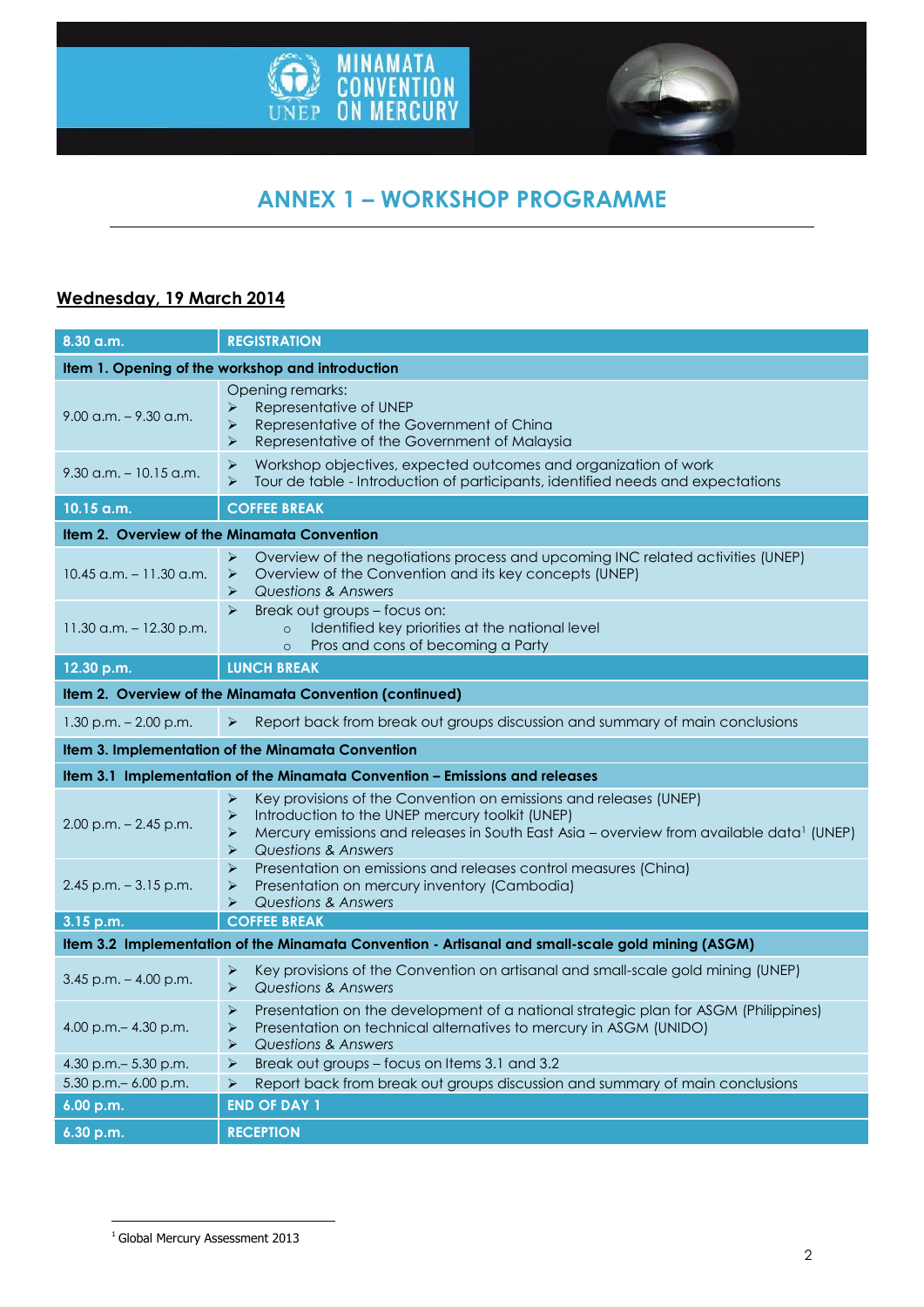



# **Thursday, 20 March 2014**

| 9.00 a.m.                                                                         | <b>START</b>                                                                                                                                                                                                                                                                                                   |  |
|-----------------------------------------------------------------------------------|----------------------------------------------------------------------------------------------------------------------------------------------------------------------------------------------------------------------------------------------------------------------------------------------------------------|--|
| $9.00$ a.m. $-9.15$ a.m.                                                          | Recap from Day 1 discussions<br>➤                                                                                                                                                                                                                                                                              |  |
| Item 3.3 Implementation of the Minamata Convention - Supply, trade and storage    |                                                                                                                                                                                                                                                                                                                |  |
| $9.15$ a.m. $-9.30$ a.m.                                                          | Key provisions of the Convention on supply, trade and storage (UNEP)<br>➤<br><b>Questions &amp; Answers</b><br>➤                                                                                                                                                                                               |  |
| 9.30 a.m. - 10.00 a.m.                                                            | Presentation on storage of mercury as well as national consideration on the<br>➤<br>management of chlor-alkali plant using mercury (Indonesia)<br>Presentation on import and export of mercury in Singapore (Singapore)<br>➤<br>Questions & Answers<br>➤                                                       |  |
| Item 3.4 Implementation of the Minamata Convention - Waste and contaminated sites |                                                                                                                                                                                                                                                                                                                |  |
| 10.00 a.m. - 10.15 a.m.                                                           | Key provisions of the Convention on waste and contaminated sites (UNEP)<br>➤<br>$\blacktriangleright$<br><b>Questions &amp; Answers</b>                                                                                                                                                                        |  |
| $10.15$ a.m. $- 10.45$ a.m.                                                       | Presentation on separate collection of mercury wastes (Thailand)<br>➤<br>Presentation on management of contaminated sites (China)<br>➤<br><b>Questions &amp; Answers</b><br>⋗                                                                                                                                  |  |
| 10.45 a.m.                                                                        | <b>COFFEE BREAK</b>                                                                                                                                                                                                                                                                                            |  |
| Item 3.5 Implementation of the Minamata Convention - Products and processes       |                                                                                                                                                                                                                                                                                                                |  |
| $11.00$ a.m. $-11.15$ a.m.                                                        | Key provisions of the Convention on products and processes (UNEP)<br>➤<br>$\blacktriangleright$<br><b>Questions &amp; Answers</b>                                                                                                                                                                              |  |
| $11.15$ a.m. $-11.45$ a.m.                                                        | $\blacktriangleright$<br>Presentation on mercury phase out in the healthcare sector (WHO)<br>Presentation on phase out and phase down of mercury-added products and<br>⋗<br>manufacturing processes in which mercury or mercury compounds are used (China)<br><b>Questions &amp; Answers</b><br>➤              |  |
| 11.45 a.m. $-1.00$ p.m.                                                           | Break out groups - focus on items 3.3, 3.4 and 3.5<br>➤                                                                                                                                                                                                                                                        |  |
| 1.00 p.m.                                                                         | <b>LUNCH BREAK</b>                                                                                                                                                                                                                                                                                             |  |
| Item 3. Implementation of the Minamata Convention (continued)                     |                                                                                                                                                                                                                                                                                                                |  |
| $2.00$ p.m. $- 2.45$ p.m.                                                         | Report back from break out groups discussion and summary of main conclusions<br>➤                                                                                                                                                                                                                              |  |
| Item 4 Getting ready for ratification and early implementation                    |                                                                                                                                                                                                                                                                                                                |  |
| 2.45 p.m. - 3.30 p.m.                                                             | Steps and technical modalities to follow for the deposit of the instrument of ratification<br>➤<br>and signature (UNEP)<br><b>Questions &amp; Answers</b><br>⋗                                                                                                                                                 |  |
| $3.30$ p.m. $-4.45$ p.m.                                                          | Presentation on stakeholders identification and involvement<br>➤<br>Presentation on how to address the general public and particular audiences<br>➤<br><b>Questions &amp; Answers</b><br>➤                                                                                                                     |  |
| 4.45 p.m.                                                                         | <b>COFFEE BREAK</b>                                                                                                                                                                                                                                                                                            |  |
| $5.00$ p.m. $-6.00$ p.m.                                                          | Break out groups - focus on:<br>➤<br>Development of some general steps and priorities for the ratification and early<br>$\circ$<br>implementation of the Convention<br>Development by each country of its draft national roadmap for the ratification<br>$\circ$<br>and early implementation of the Convention |  |
| 6.00 p.m.                                                                         | <b>END OF DAY 2</b>                                                                                                                                                                                                                                                                                            |  |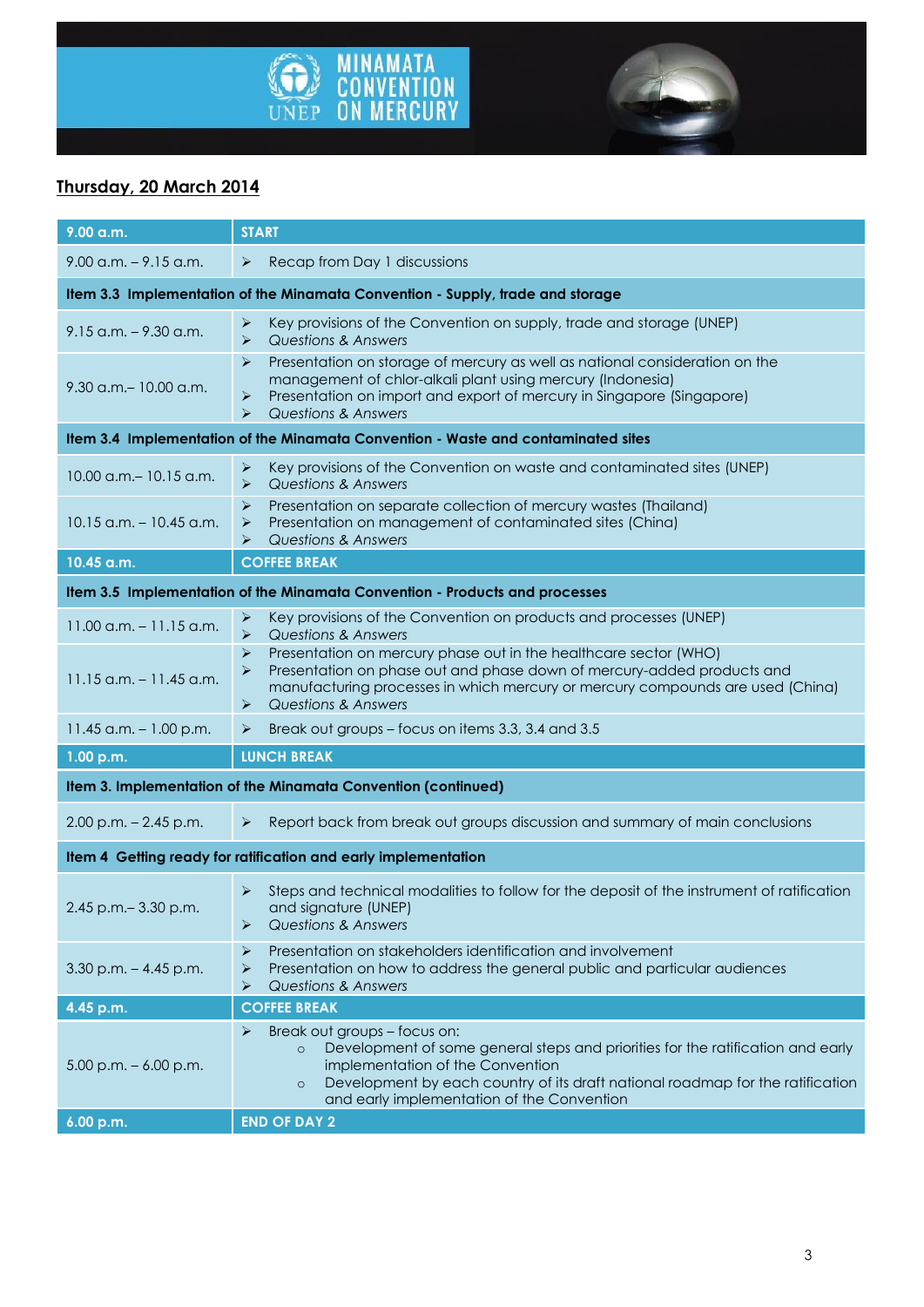



# **Friday, 21 March 2014**

| 8.30 a.m.                                                              | <b>START</b>                                                                                                                                                                                                                                                                                                                                                                                                                                                                                                                                                                               |  |
|------------------------------------------------------------------------|--------------------------------------------------------------------------------------------------------------------------------------------------------------------------------------------------------------------------------------------------------------------------------------------------------------------------------------------------------------------------------------------------------------------------------------------------------------------------------------------------------------------------------------------------------------------------------------------|--|
| Item 5. Mobilizing resources for the implementation                    |                                                                                                                                                                                                                                                                                                                                                                                                                                                                                                                                                                                            |  |
| $8.30$ a.m. $-10.00$ a.m.                                              | Presentation on the sources of funding and timelines and on UNEP's support for the<br>$\blacktriangleright$<br>ratification, including activities under the Global Mercury Partnership (UNEP)<br>Presentation on GEF support in the interim period (GEF Secretariat)<br>➤<br>Presentation on regional activities relating to mercury and MEAs enforcement (UNEP)<br>➤<br>Interventions by other stakeholders on available support (Government of Japan,<br>$\blacktriangleright$<br>UNDP, UNEP, UNIDO, UNITAR, WHO, IPEN, ZMWG)<br><b>Questions &amp; Answers</b><br>$\blacktriangleright$ |  |
| 10.00 a.m.                                                             | <b>COFFEE BREAK</b>                                                                                                                                                                                                                                                                                                                                                                                                                                                                                                                                                                        |  |
| $10.30$ a.m. $-12.30$ p.m.                                             | Break out groups continued – focus on draft national roadmap<br>$\blacktriangleright$                                                                                                                                                                                                                                                                                                                                                                                                                                                                                                      |  |
| 12.30 p.m.                                                             | <b>LUNCH BREAK</b>                                                                                                                                                                                                                                                                                                                                                                                                                                                                                                                                                                         |  |
| Item 6. Draft national roadmaps prepared by each participating country |                                                                                                                                                                                                                                                                                                                                                                                                                                                                                                                                                                                            |  |
| $1.30$ p.m. $-4.30$ p.m.                                               | Presentation by each country of its draft national roadmap<br>$\blacktriangleright$<br><b>Questions &amp; Answers</b><br>⋗                                                                                                                                                                                                                                                                                                                                                                                                                                                                 |  |
| 4.30 p.m.                                                              | <b>COFFEE BREAK</b>                                                                                                                                                                                                                                                                                                                                                                                                                                                                                                                                                                        |  |
| Item 7. Opportunities for information exchange and cooperation         |                                                                                                                                                                                                                                                                                                                                                                                                                                                                                                                                                                                            |  |
| 4.45 p.m. $-5.15$ p.m.                                                 | Tour de table on opportunities for future needs and cooperation<br>➤<br><b>Questions &amp; Answers</b><br>$\blacktriangleright$                                                                                                                                                                                                                                                                                                                                                                                                                                                            |  |
| Item 8. Closure of the workshop                                        |                                                                                                                                                                                                                                                                                                                                                                                                                                                                                                                                                                                            |  |
| $5.15$ p.m. $-6.00$ p.m.                                               | Evaluation of the workshop<br>➤<br><b>Final remarks</b><br>$\blacktriangleright$                                                                                                                                                                                                                                                                                                                                                                                                                                                                                                           |  |
| 6.00 p.m.                                                              | <b>END OF THE WORKSHOP</b>                                                                                                                                                                                                                                                                                                                                                                                                                                                                                                                                                                 |  |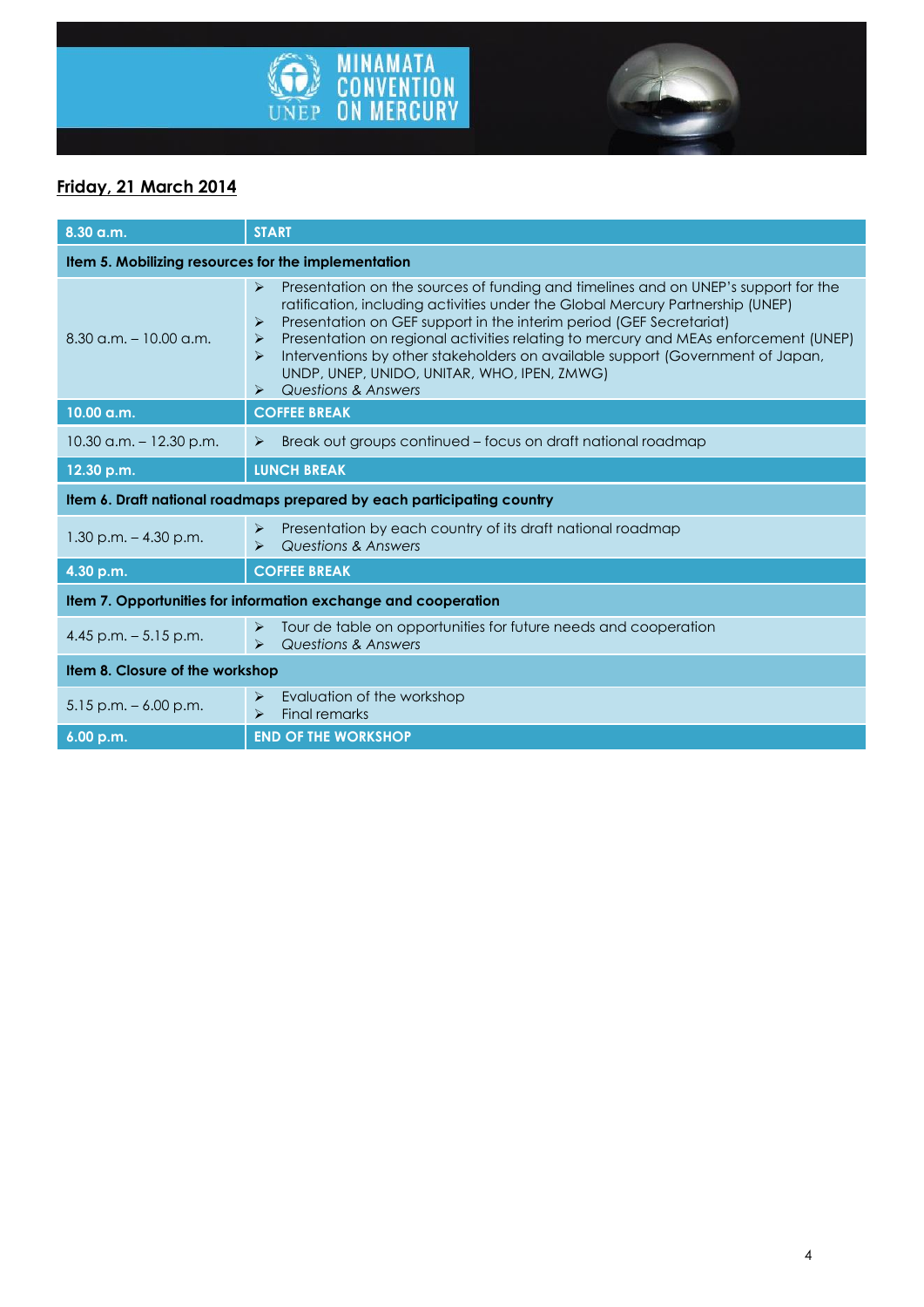



# **ANNEX 2 - LIST OF PARTICIPANTS**

SOUTH EAST ASIAN SUB-REGIONAL WORKSHOP IN SUPPORT FOR THE RATIFICATION AND EARLY IMPLEMENTATION OF THE MINAMATA CONVENTION ON MERCURY 19 TO 21 MARCH 2014 – KUALA LUMPUR, MALAYSIA

### **GOVERNMENTS**

#### **CAMBODIA**

Mr. Rithirak Long Deputy Director General General Department of Technical Affairs Ministry of Environment #48, Samdech Preah Sihanouk, Tonle Bassac, Chamkamon 855 Phnom Penh Cambodia Tel: 00 855-23-214 027 **E-mail:** [longrithirak@yahoo.com](mailto:longrithirak@yahoo.com)

Mr. Heng Nareth **Director** Department of Pollution Control Ministry of Environment #48, Samdech Preah Sihanouk, Tonle Bassac, Chamkamon 855 Phnom Penh Cambodia Tel: 00 855 12 926 108 **E-mail:** [heng.nareth@online.com.kh](mailto:heng.nareth@online.com.kh)

#### **CHINA**

Mr. Ke Xiong Du Program Officer Department of Pollution Prevention and Control Ministry of Environmental Protection 115 Xizhimennen, Nanxiaojie, Xicheng District 100035 Beijing China Tel: 00 86 10 66556257 **E-mail:** [du.kexiong@mep.gov.cn](mailto:du.kexiong@mep.gov.cn)

Ms. Ding Ding Shao Program Officer Department of International Cooperation Ministry of Environmental Protection 115 Xizhimennen, Nanxiaojie, Xicheng District 100035 Beijing China Tel: 00 86 10 66556516 **E-mail:** [shao.dingding@mepfeco.org.cn](mailto:shao.dingding@mepfeco.org.cn)

#### **INDONESIA**

Ms. Yunik Kuncaraning Purwandari Head of sub Division for Evaluation of Hazardous Substances Deputy Minister for Hazardous Substances Ministry of Environment Jl. Dl. Panjaitan Kav. 24 13410 DKI Jakarta Indonesia Tel: +6221 85 90 56 39 **E-mail:** [yunikkuncar@yahoo.com](mailto:yunikkuncar@yahoo.com)

Ms. Halimah Syafrul Deputy Minister for Hazardous Substances Management Ministry of Environment

Mr. Iwan Nefawan Environmental Health Officer Directorate of Environmental Health Ministry of Health Jalan Percetakan Negara No 29 10560 Jakarta Pusat Indonesia Tel: 0062 21 424 7807 ext 128 **E-mail:** [iwan\\_nefawan@yahoo.com](mailto:iwan_nefawan@yahoo.com)

Ms. Lilih Handayaningrum Head of Division for Environmental Assessment Ministry of Industry **E-mail:** [Lilih\\_handayaningrum@yahoo.com](mailto:Lilih_handayaningrum@yahoo.com)

Mr. Muhammad Askary Head of Division for Hazardous Waste Transportation and Treatment Ministry of Environment **E-mail:** [askary@yahoo.com](mailto:askary@yahoo.com)

Ms. Wargahadibrata Ratnasari Head of Division for Multilateral Environmental **Agreements** Ministry of Environment **E-mail:** [meira@menlh.go.id](mailto:meira@menlh.go.id)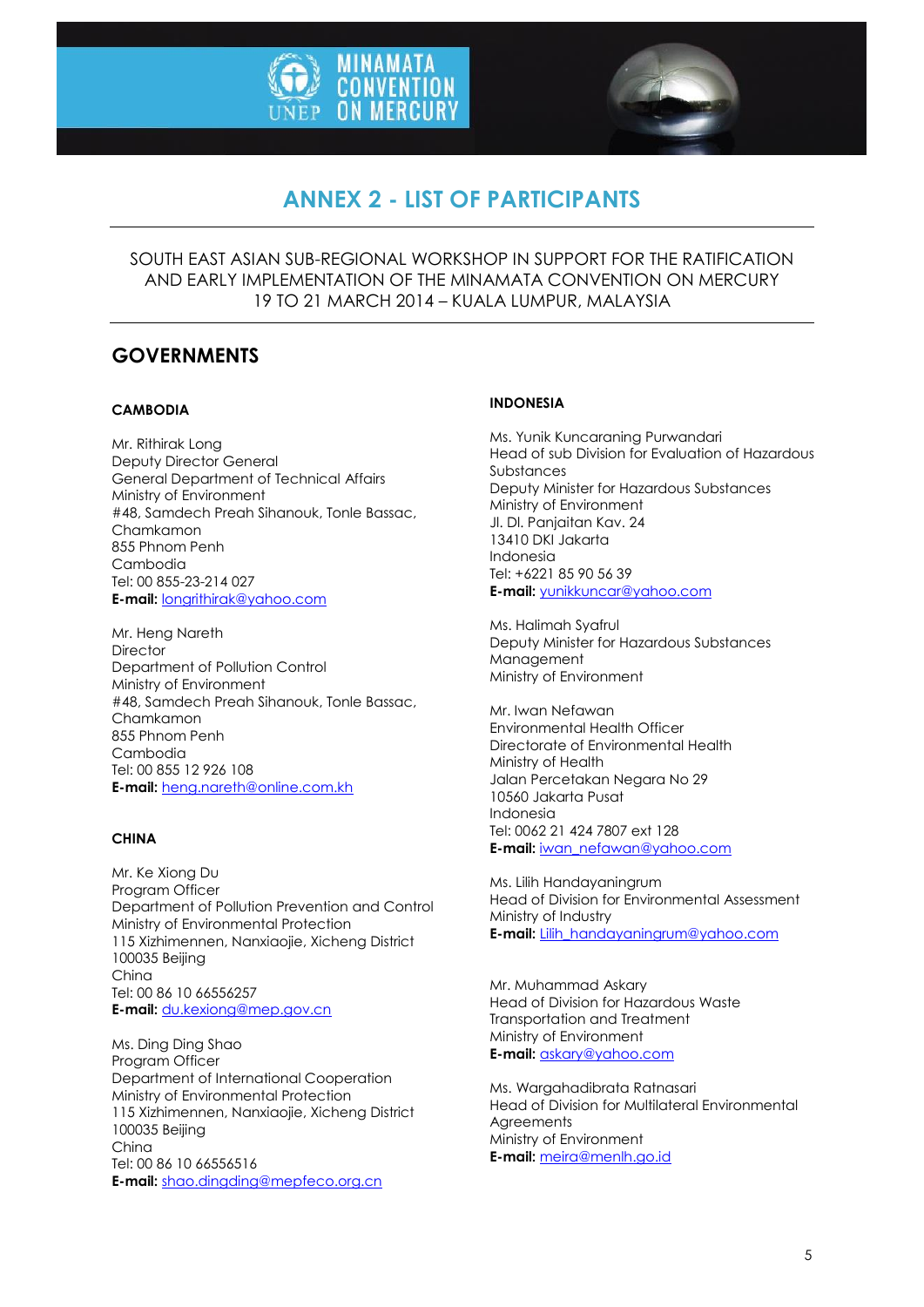



#### **LAO PEOPLE'S DEMOCRATIC REPUBLIC**

Mr. Vanhxay Phiomanyvone Deputy Director Division Pollution Control Management Pollution Control Department Ministry of Natural Resources and Environment P. O. Box: 7864 1000 Vientiane City Lao PDR Tel: 856 21 243701 **E-mail:** [p\\_vxay@yahoo.com](mailto:p_vxay@yahoo.com)

Mr. Phengkhamla Phonvisai Director of Legislation and Information SAICM National Focal Point Pollution Control Management Pollution Control Department Ministry of Natural Resources and Environment P.O.Box: 7864 1000 Vientiane City Lao PDR Tel: 856 21 243701-2 **E-mail:** [phonvisai@gmail.com](mailto:phonvisai@gmail.com)

#### **MALAYSIA**

Mr. Lian Kok Fei Under Secretary of Environmental Management and Climate Change Division Ministry of Natural Resources and Environment **E-mail:** [drlian@nre.gov.my](mailto:drlian@nre.gov.my)

Mr Abdul Mazli Hafiz Assistant Director Hazardous Substances Division Department of Environment **E-mail:** [mazlihafiz@doe.gov.my](mailto:mazlihafiz@doe.gov.my)

Mr. Balachanda Kvishnasany Assistant Director Royal Malaysian Customs Office **E-mail:** [Bala.krishna@customs.gov.my](mailto:Bala.krishna@customs.gov.my)

Ms. Thahiratitul Asma Zakaria Senior Principal Assistant Director Disease Control Division Ministry of Health **E-mail:** [asma@moh.gov.my](mailto:asma@moh.gov.my)

Mr. Sri Ram Letchimanan Senior Principal Assistant Director Sector Policy Division Ministry of International Trade and Industry 3rd floor, block 10, Komleks Kerajaan Duta 56202 Kuala Lumpur Malaysia Tel: 00 60-1267-12511 **E-mail:** [sriram@miti.gov.my](mailto:sriram@miti.gov.my)

Mr. Che Kodir Baharum Deputy Under Secretary Environmental Management and Climate Chanae Ministry of Natural Resources and Environment Level 6, Wisma Sumber Asli, N°. 25, Persianran Perdana, Presint 4 62574 Putrajaya Malaysia Tel: 0060-38886-1138 **E-mail:** [chekodir@nre.gov.my](mailto:chekodir@nre.gov.my)

Mr. Asrul Ahmad Assistant Director Hygiene Industrial and Ergonomic Division /Dosh Ministry of Human Resources 62530 Putrajaya Malaysia Tel: 03-8886-5334 **E-mail:** [asrulahmad@mohr.gov.my](mailto:asrulahmad@mohr.gov.my)

Mr. Mohd Norhisyam Omar Assistant Director Chemical Management Division Department of Occupational Safety and Health 62530 Putrajaya Malaysia Tel: 0060-38886-5373 **E-mail:** [mnorhisyam@mohr.gov.my](mailto:mnorhisyam@mohr.gov.my)

Mr. Kee Leong Tan Deputy Director Pharmaceutical Services Division Ministry of Health Lot 36, Jalan Universiti 46350 Petaling Jaya Malaysia Tel: 0060-1223-57661 **E-mail:** [tankeel@moh.gov.my](mailto:tankeel@moh.gov.my)

Ms. Thilaagem Mathew Assistant Secretary Environmental Management and Climate **Change** Ministry of Natural Resources and Environment Level 6, Wisma Sumber Asli, No.25, Persiaran Perdana, Presint 4 62574 Putrajaya Malaysia Tel: 0060388861135 **E-mail:** [thilaagem@nre.gov.my](mailto:thilaagem@nre.gov.my)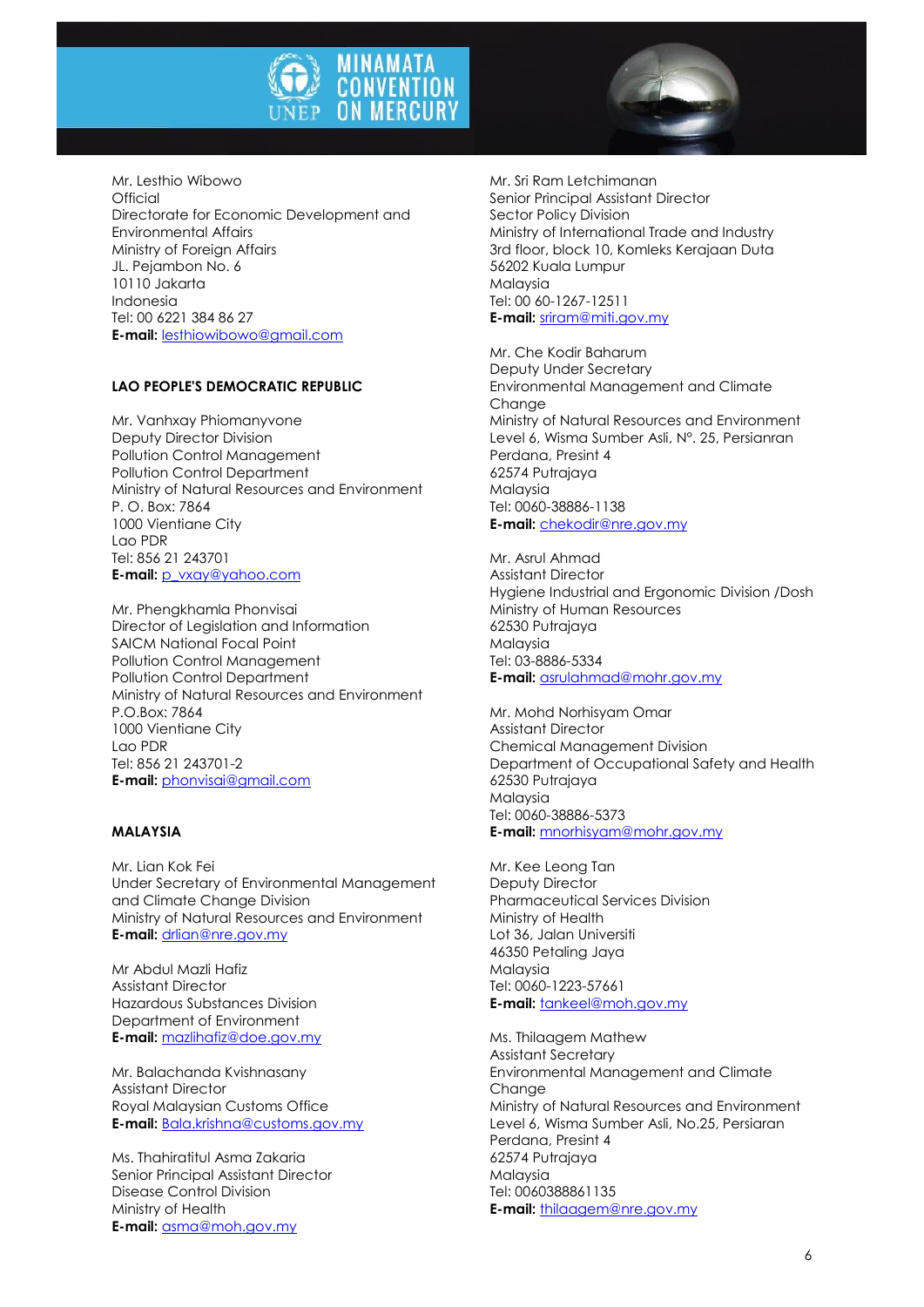

#### **MYANMAR**

Mr. Kyi Oo Deputy Director Occupational Health Division Department of Health, Ministry of Health Building (47) Nay Pyi Taw Myanmar Tel: 00 95- 67- 431138 **E-mail:** [drkyiser@gmail.com](mailto:drkyiser@gmail.com)

#### **PHILIPPINES**

Mr. Geri-Geronimo Sanez Chief, Hazardous Waste Management Section Environmental Quality Division Environmental Management Bureau (DENR) DENR Compound, Visayas Avenue, Diliman 1116 Quezon City **Philippines** Tel: +632 928 12 12 **E-mail:** [geri\\_sanez@yahoo.com.ph](mailto:geri_sanez@yahoo.com.ph)

Ms. Elvira Pausing Senior Environmental Management Specialist Environmental Management Bureau (DENR) Visayas Avenue, Diliman 1100 Quezon City **Philippines** Tel: +632 928 45 78 **E-mail:** [pausingelvira@yahoo.com.ph](mailto:pausingelvira@yahoo.com.ph)

#### **SINGAPORE**

Mr. Wei Da Lim Senior Executive, International Policy Division Ministry of the Environment and Waste Resources Environment building, 40 Scotts road, # 23-00 228231 Singapore Singapore Tel: +65 97853357 **E-mail:** [lim\\_wei\\_da@mewr.gov.sg](mailto:lim_wei_da@mewr.gov.sg)

Ms. Joanna Lim Hui Yi Engineer Chemical Control Section Pollution Control Department National Environment Agency 40Scotts road # 12-00 Environment building 228231 Singapore Singapore Tel: +6567319667 **E-mail:** [joanna\\_lim@nea.gov.sg](mailto:joanna_lim@nea.gov.sg)

Ms. Tracy Toh Pei Shi Scientific Officer Chemical Control Section Pollution Control Department National Environment Agency 40Scotts road # 12-00 Environment building 228231 Singapore Singapore Tel: +6567319667 **E-mail: tracy** toh@nea.gov.sg

#### **THAILAND**

Ms. Teeraporn Wiriwutikorn Environmentalist, Senior Professional Level Waste and Hazardous Substance Management Bureau Pollution Control Department Ministry of Natural Resources and Environment 92 Soi Phahon Yothin 7, Phahon Yothin Rd, Sam Sen Nai, Phayathai 10400 Bangkok Thailand Tel: + 66 2298 24 39 **E-mail:** [teeraporn.w@pcd.go.th](mailto:teeraporn.w@pcd.go.th)

Ms. Chalalai Rungraung **Environmentalist** Waste and Hazardous Substance Management **Bureau** Pollution Control Department Ministry of Natural resources and environment 92 Soi Phahon Yothin 7, Phahon Yothin Rd, Sam Sen Nai, Phayathai 10400 Bangkok Thailand Tel: + 66 2298 24 39 **E-mail:** [chalalai\\_rr@hotmail.com](mailto:chalalai_rr@hotmail.com)

Ms. Aurus Kongphanich Pharmacist Professional Level Food and Drug Administration Ministry of Public Health Tiwanon road 11000 Nonthaburi Thailand Tel: +662 5907289 **E-mail:** [aurus@fda.moph.go.th](mailto:aurus@fda.moph.go.th)

Ms. Pitchaya Saksripanit Pharmacist Practitioner Level Chemical Safety Group, Technical and Policy Administration Division Ministry of Public health Tiwanon road 11000 Nonthaburi Thailand Tel: +662 5907289 **E-mail:** [pitchaya@fda.moph.go.th](mailto:pitchaya@fda.moph.go.th)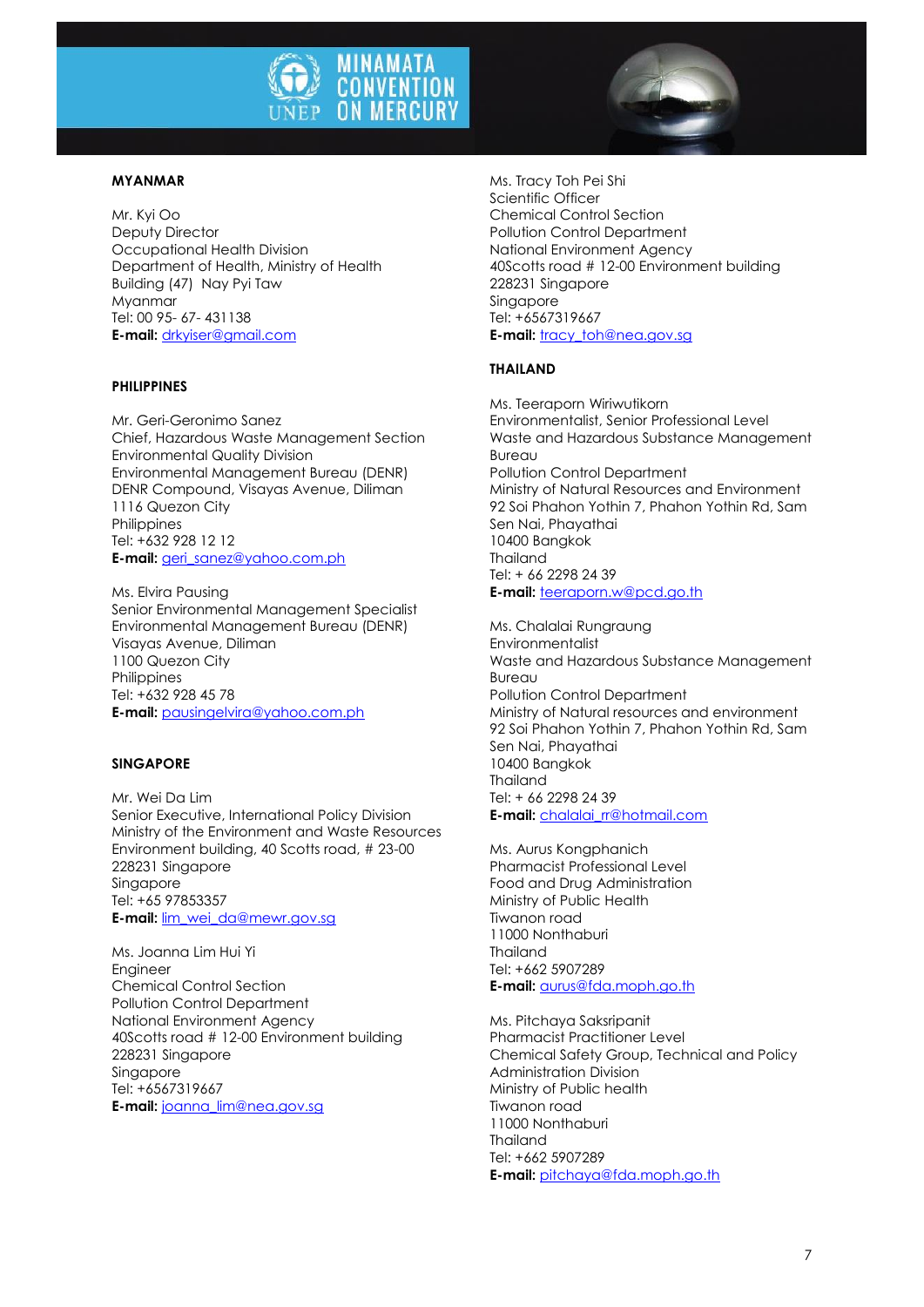



Mr. Anuphan Ittharatana Director, Waste and Hazardous Substance Management Bureau Pollution Control Department Ministry of Natural Resources and Environment 92 Soi Phahon Yothin 7, Phahon Yothin Rd Sam Sen Nai, Phayathai 10400 Bangkok Thailand Tel: + 66 2298 24 24 **E-mail:** [anuphan.i@pcd.go.th](mailto:anuphan.i@pcd.go.th)

#### **TIMOR-LESTE**

Mr. Miguel Da Silva Focal Point for Election Officer and HR National Directorate for Ministry of Affairs Affairs Ministry of Foreign Affairs and Cooperation Rue Praia dos Coqueirot Marconi Pantai Kelap, Dili Timor-Leste Tel: +67078171671 **E-mail:** [mnetl.multilateral.cplp@gmail.com](mailto:mnetl.multilateral.cplp@gmail.com)

Mr. Jorge Da Silva Cruz Araujo Desk Officer for ECOSOC National Directorate for Multilateral Affairs Ministry of Foreign Affairs and Cooperation Rue Praia dos Coqueirot Marconi Pantai Kelap, Dili Timor-Leste Tel: +670 77011331 **E-mail:** [mnetl.multilateral.ecosoc@gmail.com](mailto:mnetl.multilateral.ecosoc@gmail.com)

#### **VIET NAM**

Mr. Hoang Ngoc Luu Deputy General Director Chemicals Agency (VINACHEMIA) Ministry of Industry and Trade 21 Ngo Quyen, Hoan Kiem, Hanoi Vietnam Tel: +84 91 33 93 606 **E-mail:** [ngoclh@moit.gov.vn](mailto:ngoclh@moit.gov.vn)

Mr. Viet Thang Le Official, Chemicals Agency (VINACHEMIA) Ministry of Industry and Trade 21 Ngo Quyen, Hoan Kiem, Hanoi Vietnam Tel: +84 98 22 304 83 **E-mail:** [thanglv@moit.gov.vn](mailto:thanglv@moit.gov.vn)

#### **JAPAN (OBSERVER)**

Ms. Izumi Kubota Senior Researcher, Center for Social and Environmental Systems Research National Institute for Environmental Studies **E-mail:** [izumi@nies.go.jp](mailto:izumi@nies.go.jp)

## **INTERGOVERNMENTAL ORGANIZATIONS**

#### **GLOBAL ENVIRONMENTAL FACILITY (GEF)**

Ms. Evelyn Swain Environmental Specialist Climate and Chemicals Team 1818 H street NW, Mail stop P5-500 20433 Washington DC USA Tel: 202-473-1151 **E-mail:** [eswain@thegef.org](mailto:eswain@thegef.org)

#### **UNITED NATIONS DEVELOPMENT PROGRAMME**

Ms. Tomoko Furusawa Programme Specialist Montreal Protocol Unit/Chemicals UN Service building, Rajdamnern Avenue 10200 Bangkok Thailand Tel: 66825905567 **E-mail:** [tomoko.furusawa@undp.org](mailto:tomoko.furusawa@undp.org)

#### **UNITED NATIONS ENVIRONMENT PROGRAMME**

Mr. Iyngararasan Mylvakanam Programme Officer Regional Office for Asia and the Pacific United Nations Building Rajdamnern Avenue 10200 Bangkok, Thailand Tel: 66 2288 2605 **E-mail:** [Iyngararasan.mylvakanam@unep.org](mailto:Iyngararasan.mylvakanam@unep.org)

Ms. Mehdia Siari **Consultant** GEF Team, Chemicals Branch, DTIE, UNEP 11–13 chemin des Anémones CH1219 Geneva, Switzerland Tel: 00 41 22 917 8722 **E-mail:** [mehdia.siari@unep.org](mailto:mehdia.siari@unep.org)

#### **UNITED NATIONS INDUSTRIAL DEVELOPMENT ORGANIZATION (UNIDO)**

Mr. Ludovic Bernaudat Industrial Development Officer Environment Management Branch PO Box 300 1400 Vienna, Austria Tel: 00 431260263648 **E-mail:** [l.bernaudat@unido.org](mailto:l.bernaudat@unido.org)